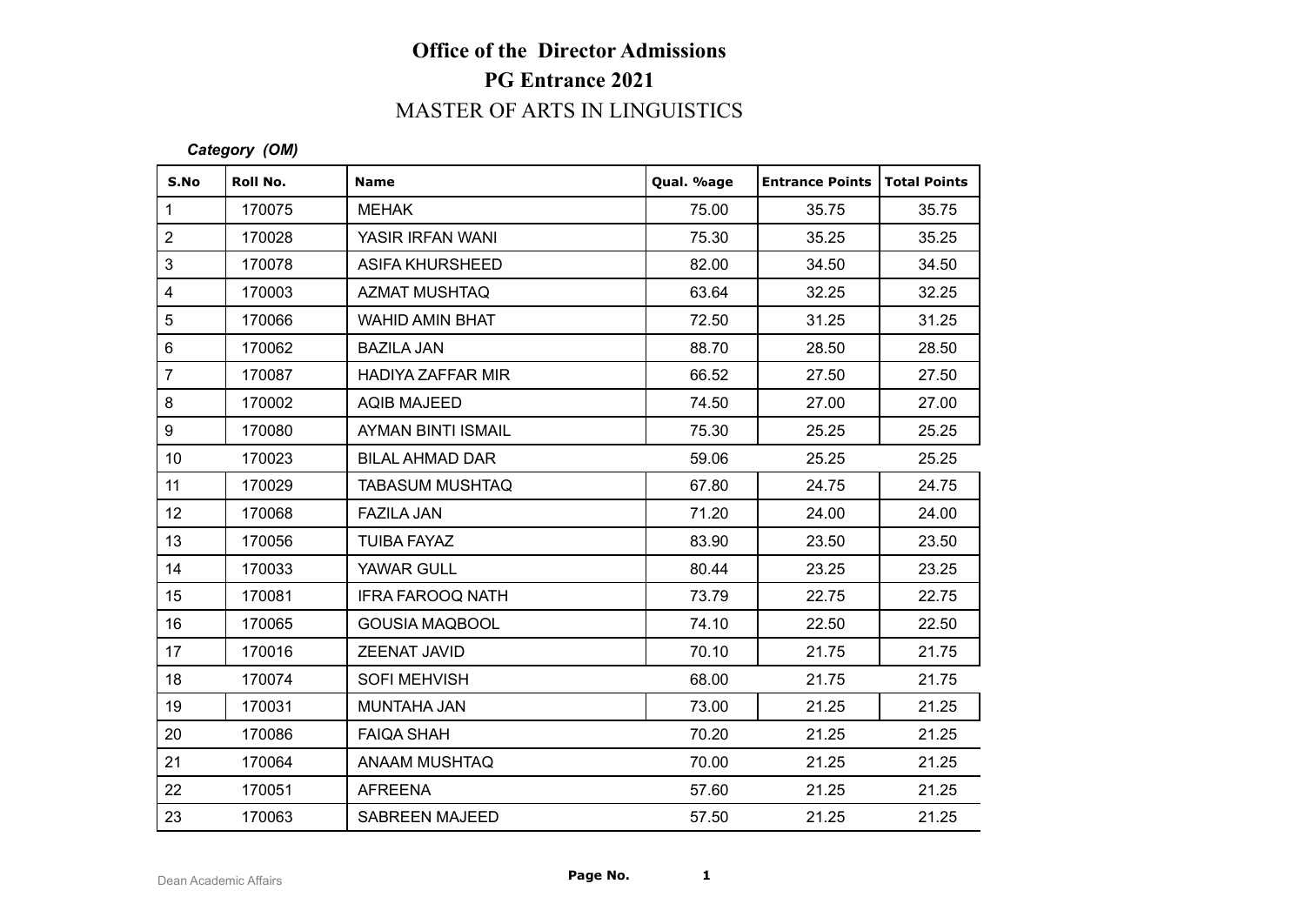## **Office of the Director Admissions PG Entrance 2020**

## MASTER OF ARTS IN LINGUISTICS

### *Category (OM)*

| S.No | Roll No. | <b>Name</b>              | Qual. %age | <b>Entrance Points</b> | <b>Total Points</b> |
|------|----------|--------------------------|------------|------------------------|---------------------|
| 24   | 170060   | MEHAK JAN                | 78.90      | 20.75                  | 20.75               |
| 25   | 170089   | <b>FARHEEN MUNIKHTAR</b> | 67.22      | 20.25                  | 20.25               |
| 26   | 170001   | <b>AQIB MANZOOR</b>      | 70.40      | 19.75                  | 19.75               |
| 27   | 170011   | INSHA MUSHTAQ            | 62.40      | 19.75                  | 19.75               |
| 28   | 170034   | <b>UZMA</b>              | 81.97      | 19.00                  | 19.00               |
| 29   | 170052   | <b>MANSHAH RASHID</b>    | 71.70      | 19.00                  | 19.00               |
| 30   | 170044   | <b>MEHNAZ MUSHTAQ</b>    | 63.33      | 19.00                  | 19.00               |
| 31   | 170026   | <b>HAEMO RASHID</b>      | 65.60      | 18.50                  | 18.50               |
| 32   | 170083   | <b>NUSRAT SHAFI</b>      | 71.80      | 18.25                  | 18.25               |
| 33   | 170006   | KHADIM HUSSAIN BHAT      | 69.40      | 18.25                  | 18.25               |
| 34   | 170043   | <b>BUSHRA</b>            | 70.86      | 17.25                  | 17.25               |

*Category (ST)*

| S.No | Roll No. | <b>Name</b>                  | Qual. %age | <b>Entrance Points   Total Points</b> |       |
|------|----------|------------------------------|------------|---------------------------------------|-------|
| 35   | 70041    | <b>GHULAM MURTAZA BIJRAN</b> | 63.90      | 16.75                                 | 16.75 |

#### *Category (RBA)*

| S.No | Roll No. | <b>Name</b>           | Qual. %age | <b>Entrance Points   Total Points</b> |      |
|------|----------|-----------------------|------------|---------------------------------------|------|
| 36   | 170054   | RIFATH BANO           | 62.60      | 9.50                                  | 9.50 |
| 37   | 170055   | MASRAT NAZIR          | 65.30      | 8.25                                  | 8.25 |
| 38   | 170024   | <b>SHAISTA YOUSUF</b> | 65.80      | 4.00                                  | 4.00 |

### *Category (WUP)*

| S.No | Roll No. | <b>Name</b>          | . %age<br>`Oual. | Entrance Points   Total Points |      |
|------|----------|----------------------|------------------|--------------------------------|------|
| 39   | 70021    | <b>KAMAR UN NISA</b> | 60.00            | 4.50                           | 4.50 |